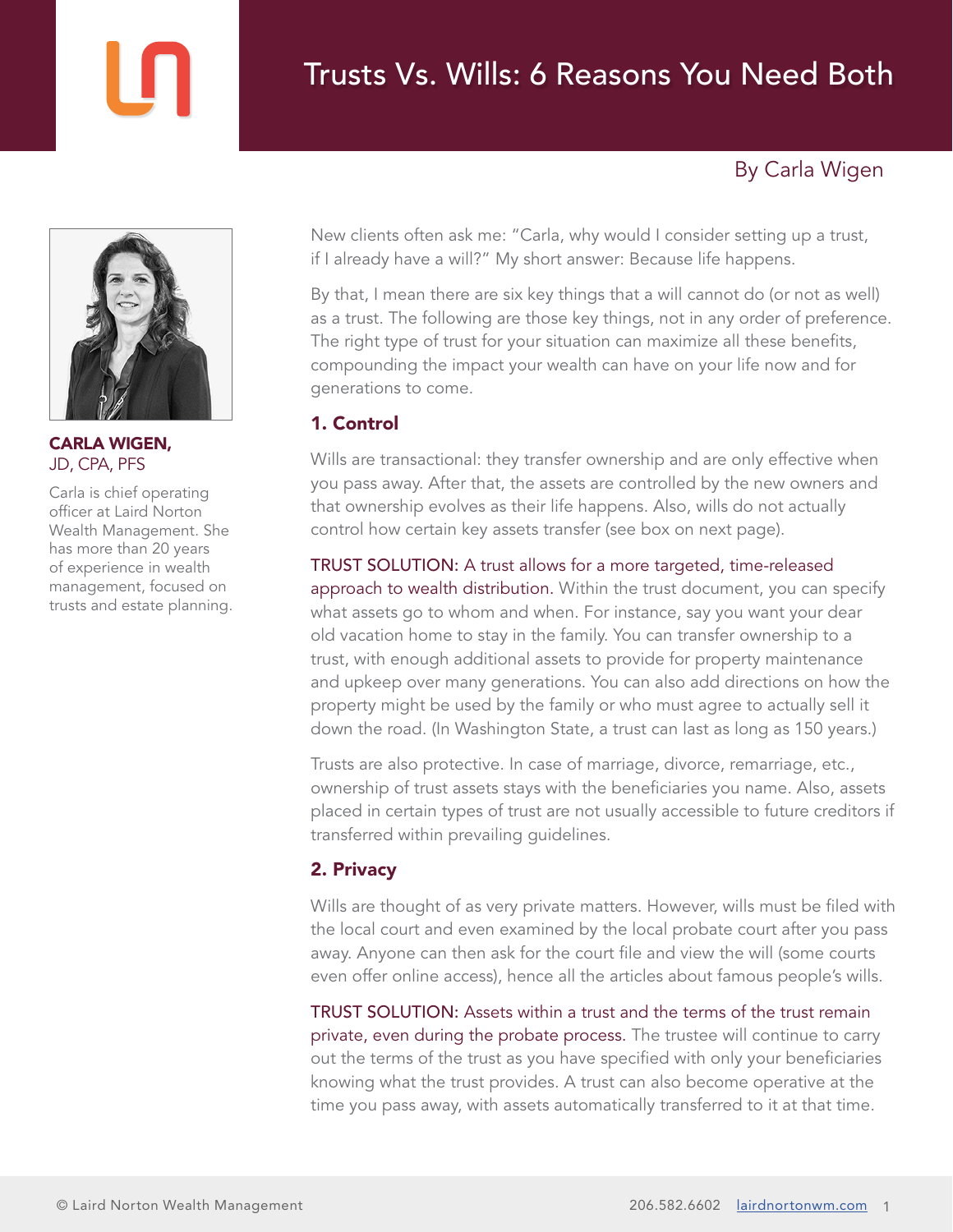#### 3. Taxes

A will is limited when it comes to tax planning. While the amount you can exempt from federal estate tax has been doubled — to roughly \$11.4 million (\$22.8 million for a married couple) — this higher level will expire by the end of 2025 unless renewed by Congress. Given the politics of today, we are working under the assumption that the current estate tax exemption will not be renewed and could even be reduced below prior levels. Also, many states, including Washington, levy their own estate taxes.

**TRUST SOLUTION:** There are a variety of specialized trusts that can hold greatly appreciated assets (a business, a copyright, commercial real estate) and/or assets that are likely to appreciate greatly, so they are out of your estate but can still be used to support you and your spouse during your lifetimes and your heirs and/or charities after you are gone. Or a trust can hold a life insurance policy whose proceeds will cover estate taxes.

#### 4. Expediency

Probate is a legal process for settling your estate that can take more than a year, costing your heirs time, money and potential conflict. Keep in mind that in some states, such as California, probate can take much longer than in others.

## TRUST SOLUTION: Assets placed in a trust, regardless of type or location, bypass the probate process. This is especially

important if you have property in more than one state. In that

case, property, including a business in another state, would have to go through the probate process in that other state. This can create costly delays in how your assets are managed and missed opportunities.

One solution is to transfer ownership of the assets to a revocable trust, whose terms and beneficiaries you can change at any time. After you pass away, the revocable trust becomes irrevocable, allowing the assets to be managed according to your wishes.

#### 5. A Plan B

As I mentioned earlier, a will applies only upon death. What happens to your assets during your lifetime if you become disabled or incapacitated? A Power of Attorney and healthcare directives (including what is known as a living will) are necessary. But they do not provide guidelines about how your assets are to be managed long term.

#### WILL NOT DO

Surprising to many people, certain significant assets do not transfer through a will. Instead, they will go straight to the beneficiary named or the joint owner, regardless of what the will may say. These include:

- IRAs and other types of retirement accounts
- The proceeds of life insurance policies and annuities
- Stock options and other types of equity compensation
- Bank and financial accounts held jointly with someone else
- Real estate held in joint tenancy

Therefore, it's important to plan separately for these types of assets, including keeping your beneficiary and joint account designations up to date.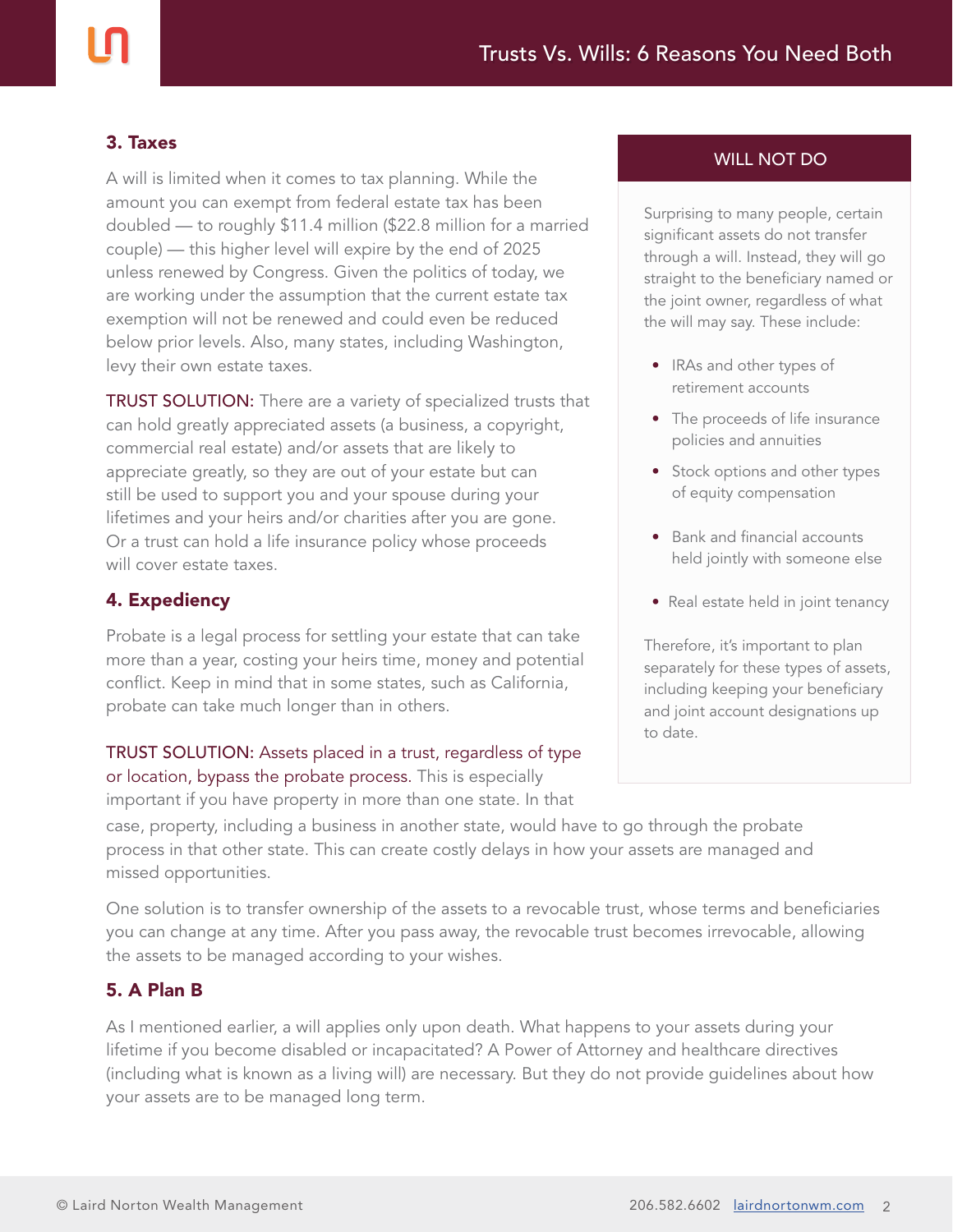TRUST SOLUTION: For assets transferred to a trust, the trustee can step in and manage the assets according to your wishes. This is especially important if you have a business,

extensive real estate holdings or other assets that require ongoing oversight and expertise. If you have assets that require specialized expertise to manage, you can appoint co-trustees.

## 6. Legacy

A will is one way to transfer assets to family members and nonprofits. But again, when those assets change owners, the intent or purpose for your giving is likely to dissipate over time.

TRUST SOLUTION: By defining and carrying out your intent over time, a trust can create legacy. As you specify the terms of the trust, you are aligning what you know and what you value with your asset base. In that alignment, people tend to gain a strong sense of conviction about what is most

### ACCESS TO DIGITAL ASSETS

In the past few years, most states, including Washington State, have passed the Revised Uniform Fiduciary Access to Digital Assets Act (RUFADAA). This allows wills, trusts, powers of attorney and other documents to include written instructions that give your designated fiduciaries (the executor of your will, your trustee, etc.) access to your digital assets, such as websites, social media accounts, etc. Without such written persmissions, access to digital assets could be denied.

important to them. And then, after the trust is set up, there is often a sense of exhilaration combined with relief. Another positive is that discussions and interactions around the terms of the trust can bring a family closer together, and an example of that is a multi-generational trust with a charitable component.

Say you transfer a high-value real estate property to a Charitable Remainder Trust (CRT). The trustee could then sell the building, invest the proceeds and make annual payments to you (and your spouse) for your lifetimes. After that, the trust payments can continue to your heirs and then to a nonprofit you want to support, or go straight to the nonprofit.

#### What, When and How

The six key benefits described above are possible only if a trust(s) is properly set up and managed. And for that to happen, you need to know: Which type of trust would be best for your situation? What assets should you transfer to the trust and when? How should those assets be managed/invested? Whether you want to explore trusts in general, or talk about specifics, we are here to help and answer these and other questions.



## **A Plan for Your Wealth and Life**

Effective wealth planning is built on conversations that matter, as well as numbers.

[Find out more](https://lairdnortonwm.com/wp-content/uploads/A-Plan-for-Your-Wealth-and-Life-QA-with-Carla-Wigen.pdf?utm_source=pdf-download&utm_medium=direct&utm_campaign=a-trust-for-your-next-generation)